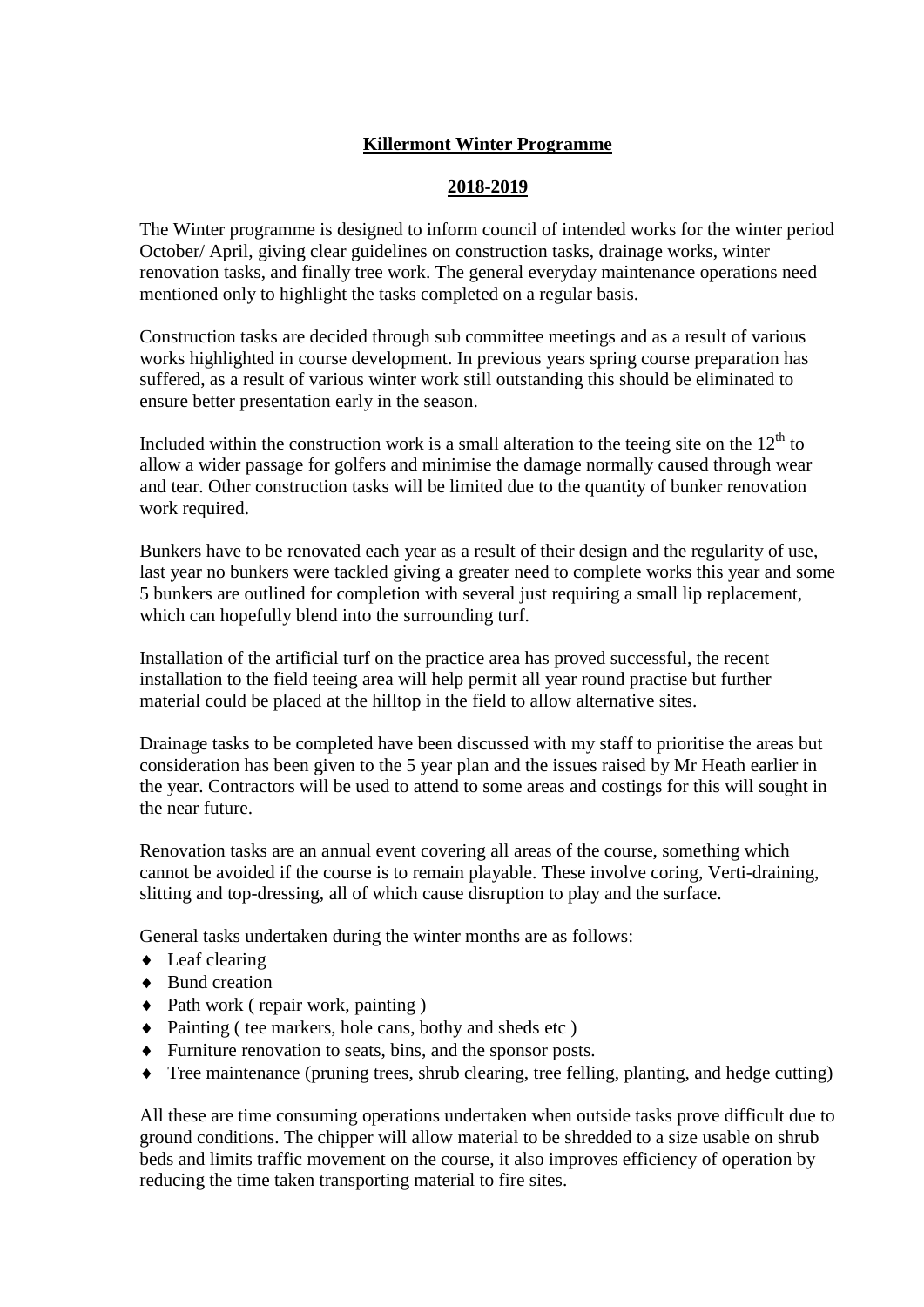### **The main tasks for undertaking are as follows:**

- 1 Bunker reconstruction work to holes 15, 17, 18 and 7 in priority.
- 2 Bunker lip work to holes 1, 2, 3, 4 and 15.
- 3 Drainage works to 6, 8, 9, 12 and 15.
- 4 Contractors drainage to holes 10, 17 and 18.
- 5 Renovation work to greens, tees, aprons, fairways and semi-rough.
- 6 Field construction work to teeing sites.
- 7 Felling of dead trees (24), lower limb pruning and hedge cutting.
- 8 Installation of artificial turf to practice field top site.

#### **Schedule of works**

#### **September**

Coring to tees and top-dressing Micro coring, scarifying, seeding work to greens followed by top-dressing Turfing to odd areas and worn bunker banks Winter greens cored, verti-draining and top-dressed Construction of teeing areas in field Drainage work to  $6<sup>th</sup>$  teeing area

### **October**

Verti-draining and top-dressing work to tees Coring and verti-draining work to greens and top-dressing Coring, verti-draining and top-dressing work to aprons Coring and top-dressing to walk-ways and walk-offs Verti-draining to fairways Bunker work to  $15<sup>th</sup>$ Drainage work to  $15<sup>th</sup>$  left side

### **November**

Verti-drain work to rest of fairways and walk-offs Sorting to bunker lips at holes 1 and 2 Bunker renovation to holes 17 Drainage work to 8<sup>th</sup> fairway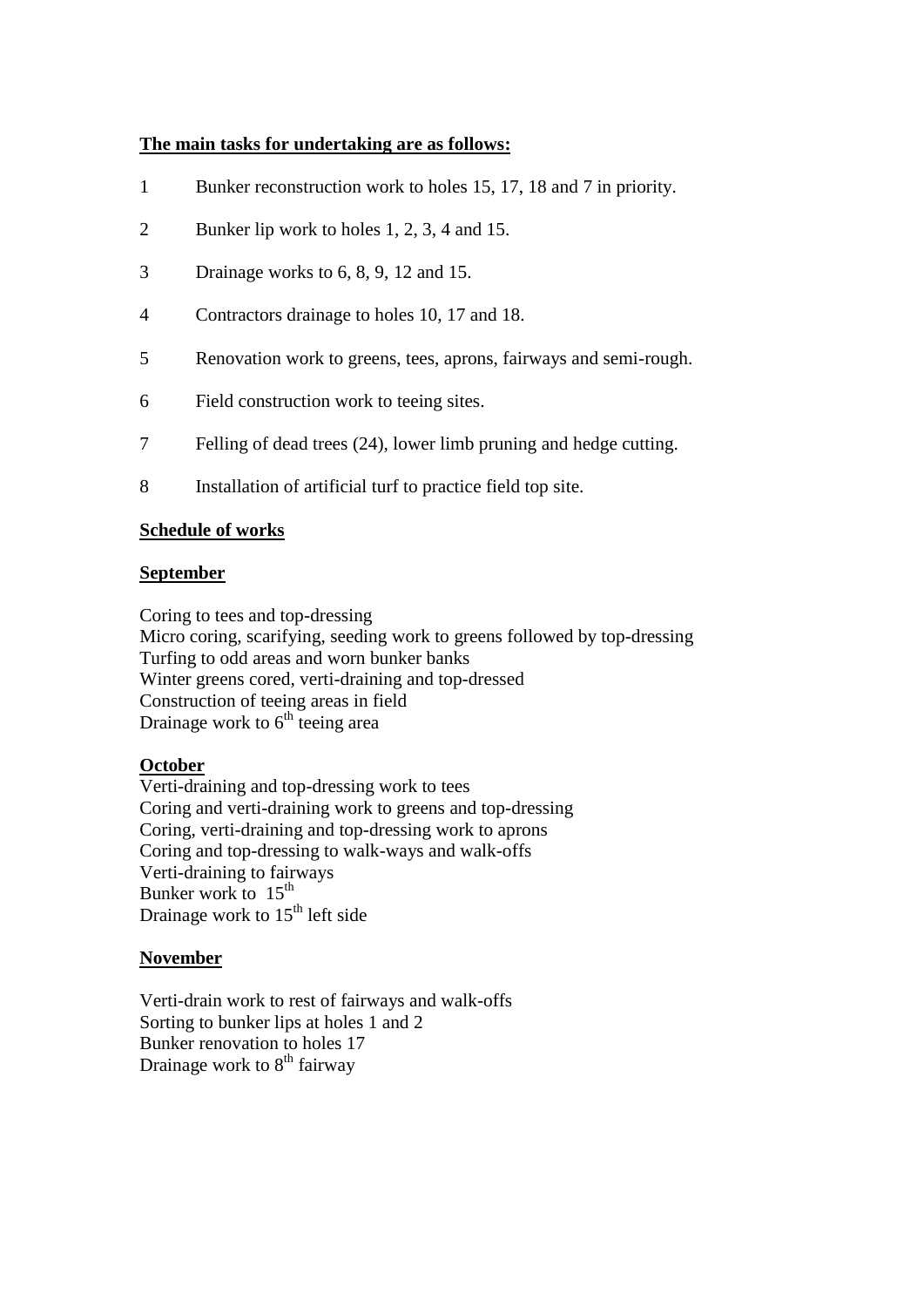# **December**

Verti-draining work to some semi-rough areas Bunker work to holes 18 Sorting of bunker lips to holes 3 and 4 Drainage work to hole 9 Tree and shrub clearance work to roadway to field and hedging around the perimeters Health and safety checks

# **January**

Bunker work to holes 7 Sorting bunker lips at holes 12 and 15 Tree clearance work to lower branches and hedge cutting Verti-drain work to semi-rough Health and safety checks Drainage work to 10 and  $17<sup>th</sup>$  by contractors

# **February**

Finish tree work Verti-drain work to tees Verti-drain work to fairways and odd areas Verti-draining work to greens and walk-offs

## **March**

Coring and verti-drain work to greens Coring work to winter tees and verti-draining Coring and scarifying work to fairways and semi-rough Scarifying work to tees and aprons Tidying work to course Topdressing work around various areas

Other improvement tasks are the installation of seating areas to holes 4, 11 and 13, these areas would be slabbed and brickwork on the outside to match the ball-washers.

Cement work to the ball-washer areas will be required and in some situations the site may be moved.

Other brickwork tasks involve the repair to storage bay walls and the installation of walls to the extended slab area.

The path work will only involve hole 14 by replacing the existing material with playtop and extending the path slightly beyond the present area, a cost for this work is being sought.

The programme of works will vary dependant on weather and completion rate, therefore do not expect exact timescales, these are approximations.